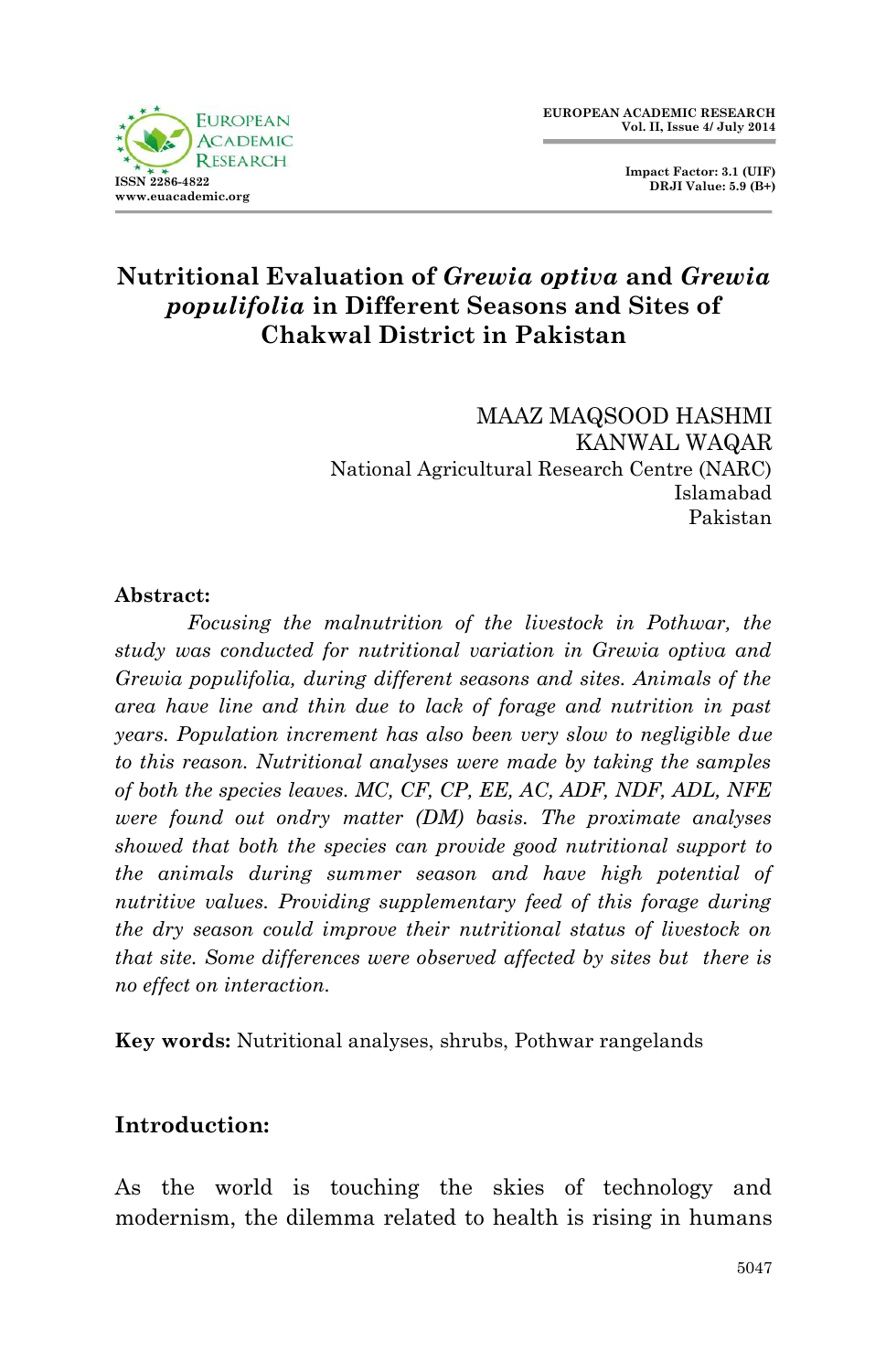#### Maaz Maqsood Hashmi, Kanwal Waqar*-* **Nutritional Evaluation of** *Grewia optiva* **and** *Grewia populifolia* **in Different Seasons and Sites of Chakwal District in Pakistan**

as well as animals. Livestock that we consume, either for meat or for other services, is in danger of nutritional deficiencies. All over the world, there is a need to overcome this issue by providing livestock with required nutrition. In Pakistan, the problem of this malnutrition of livestock has been a point of attention since many years but still there is a need to conduct studies related to animal nutrition, as livestock of Pakistan have not been improved in terms of health or populace. In 1987, Akram concluded in his study that there is an annual shortage of digestible crude protein and total digestible nutrients of about 1.6 and 12.5x 10t, respectively. According to Nawaz *et al,* (1988), Pakistan has a population of 30.6 million large ruminants (cattle and buffaloes) and 58.5 million small ruminants (sheep and goats). The increasing population of animals requires a 51% increase in feeds over the current supply. The current feed deficiency implies that the future generation of livestock will be underfed as in 1988, or perhaps even more because of anticipated increased genetic potential through breeding and upgrading (Crowder, 1988).

The nutritional deficits in animals is causing due to forage unavailability. During different seasons, there is a fluctuation in forage availability to livestock, and in low forage season, farmers feed their animals the indigenous species to fulfill the nutritional requirements. Lefroy *et a.* (1992) stated that trees, shrubs and herbs are very beneficial to the livestock for nutrition especially in those areas which have fodder of low quality or unavailability for longer period of time. This study focuses on the dominant tree species of the region i.e. *Grewia optiva* and *Grewia populifolia,* both the species belong to the Tillaceae family, native to Pakistan. Both the species are shrubs, available to animals for feeding.

Animals face nutritional problems during these periods of feed scarcity and start losing weight. Fodder trees provide nutritional forage, during such periods of fodder unattainability; through browsing and lopping. It is required to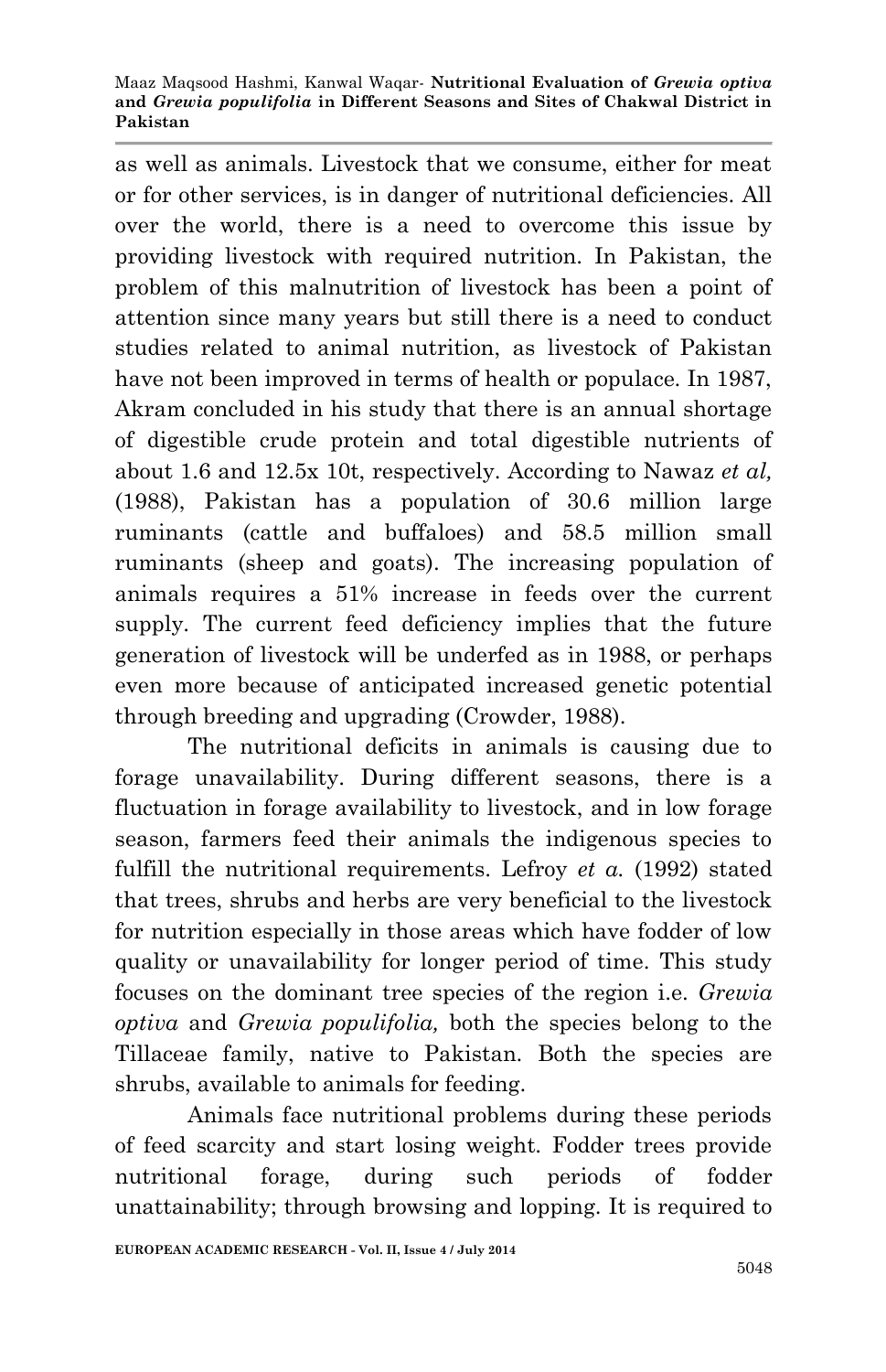Maaz Maqsood Hashmi, Kanwal Waqar*-* **Nutritional Evaluation of** *Grewia optiva* **and** *Grewia populifolia* **in Different Seasons and Sites of Chakwal District in Pakistan**

find out the nutritional characteristics of the important fodder shrubs and trees during different seasons to identify their values as potential fodder trees, forage quality of twigs and leaves of forage trees varies in different months but the change in the forage quality at different localities is not regular as it is influenced by edaphic and climate changes (Malik, 1988). Forage quality is fair indicator of feeding values of plant species. Information of seasonal variation provides guidelines for utilizing tree fodder at specific stages to ensure optimum use (FAO, 1987). Previously done studies have mainly focused on the supplementary feeds for fulfilling the nutritional requirements of animals with limitation of plants available for forage (Azim *et al*, 2011). The present study revolves around the effect of seasonal variation on nutritional contents of *Grewia optiva* and *Grewia populifolia* and also in different locations.

## **Materials and Methods:**

Study is based upon the species in Chakwal district in Punjab province of Pakistan. Chakwal is situated at 33°01'21"N and 72o45'49"E, upon the elevation that ranges between 450 meters to 1050 meters above the sea level. The division of the area comprises rutted land with some mountainous areas with both rock exposed surface and highly erodible soils with gullies and rills. The rainfall of the area is there or thereabouts 200 mm in summer, while in winter it ranges between 36- 50 mm. Temperature in summer is about 38 °C although in winter it varies from 3-6°C. Overall climate of the area has cold winters and hot summers, and have short period of dry season before summer.

The samples of the two fodder species were collected, including leaves of *Grewia optiva* and *Grewia populifolia*, randomly from different trees of similar height and age from three different sites of the rangelands, in Chakwal. Fresh leaves were given a distilled water immersion to remove the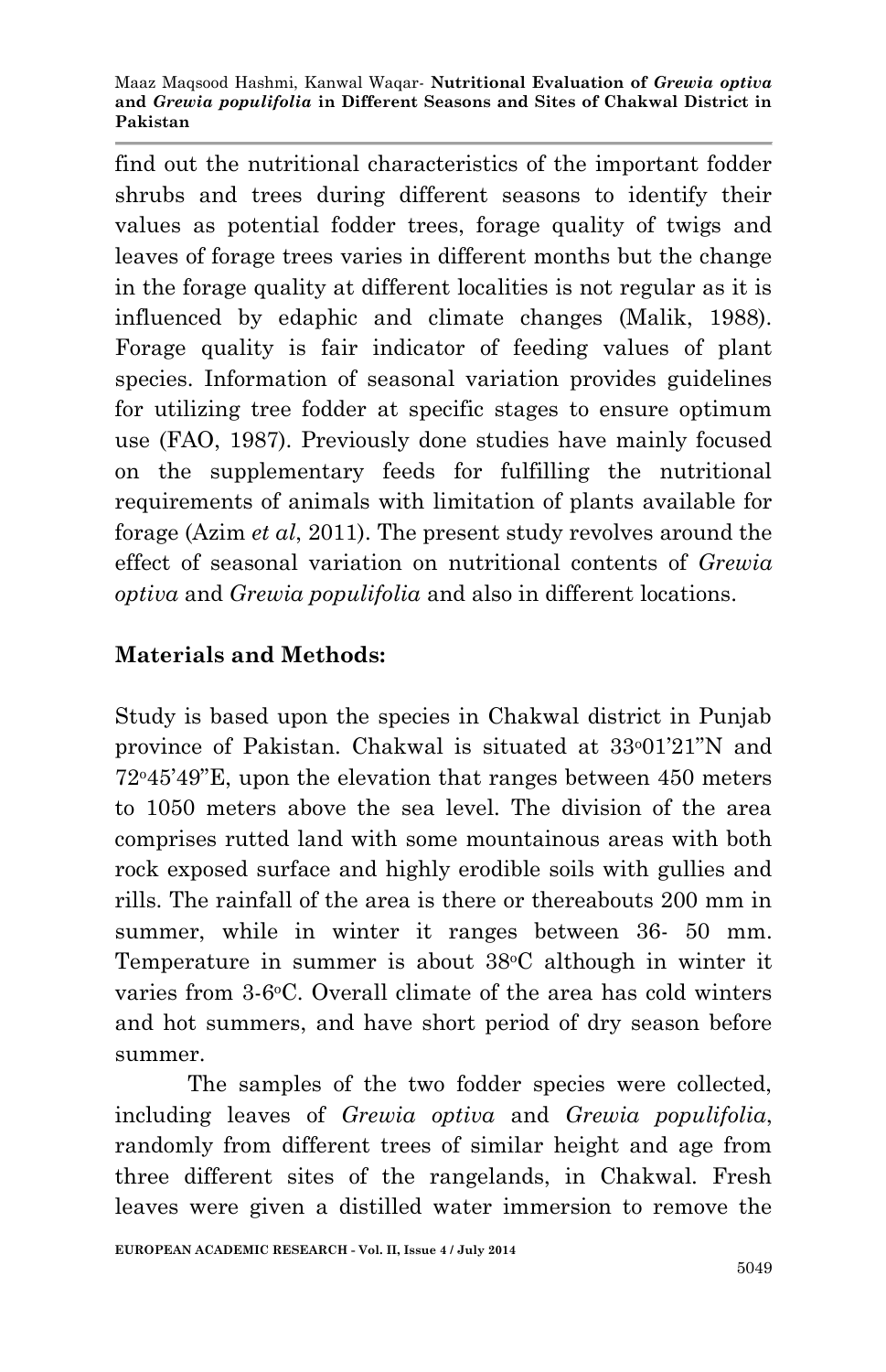impurities from them, then were stored into a refrigerator for freezing. After refrigeration, these leaves were cut into small pieces for easiness in analysis. These samples after cutting were placed in hot air oven at  $65^{\circ}$ C for 24 hours. After this step, the sample leaves were further ground, passed through 1mm sieve, and were stored in the polybags at room temperature. The samples were collected during the summer and winter seasons. Chemical analyses were performed over these samples. Nutritional analyses were performed on these samples. Dry matter (DM), moisture content (MC), crude protein (CP), crude fiber (CF), acid detergent fiber (ADF), neutral detergent fiber (NDF) and lignin were known. These analyses were performed in Nutritional laboratory of National Agricultural Research Center, Islamabad. Dry matter was calculated using the formula:

# Dry matter  $%$  = weight of dry matter  $\times 100$ Fresh weight of sample

Analyses of dry matter, crude protein and crude fiber were determined using the AOAC, 1990 method. Van Soest *et al,* (1991) were used for the determination of acid detergent fiber, neutral detergent fiber and lignin.

AOAC (1990) method has been used for the determination of dry matter, crude protein, crude fiber, and ether extract and ash contents of the samples. Determination of dry matter was achieved by drying the foliage samples at  $80^{\circ}$ C to a constant weight. Crude protein content was known by micro kjeldhal method. Samples were oven dried and were then allowed to digest in  $H_2SO_4$  with a catalyst mixture that contained  $K_2SO_4$  and  $CuSO_4$ . A known portion of the diluted sample was purified in the occurrence of 10 ml boric acid solution of 2% concentration and then titrated beside standard  $0.1$  N H<sub>2</sub>SO<sub>4</sub>. Crude protein was estimated by calculating percent of nitrogen. Ether extract was intended by extracting it,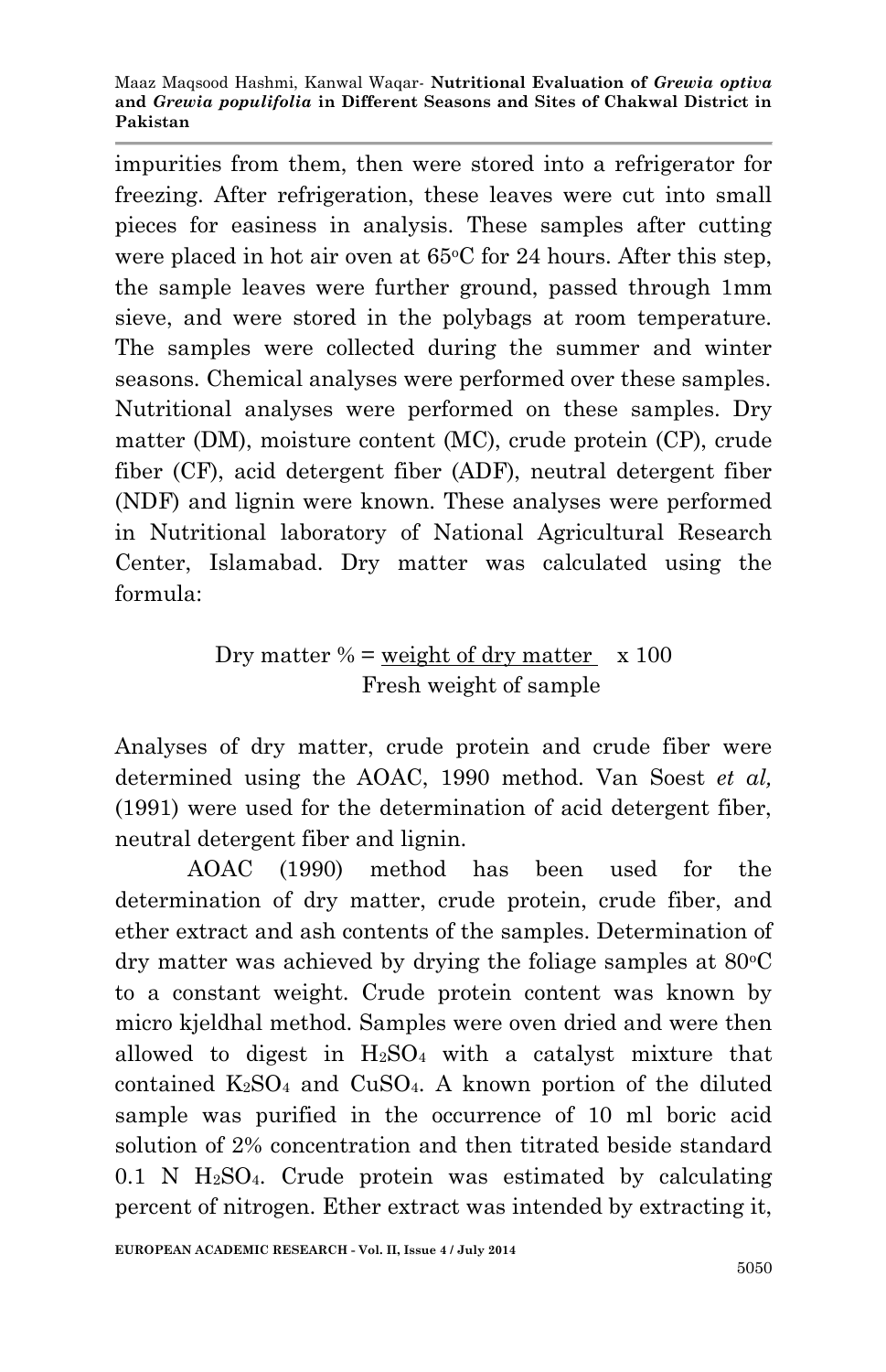from sample, with diethyl ether at  $60^{\circ}$ C in soxlet's apparatus. Crude fiber was known by refluxing the sample with 1.25% H2SO4 and subsequently with 1.25% NaOH for 30 minutes each. This dissolved acid and basic soluble component, the dregs containing the crude fiber was dried upto a constant weight and then it was ignited in a muffle furnace. On ignition the weight loss by the remains was known for crude fiber. Ash was determined by burning the sample in muffle furnace at  $550^{\circ}$ C, this burns the organic matter and the remainder was ash left. Nitrogen free extract was found by the difference of crude protein, crude fiber, ash contents and ether extract (Azim, *et al.* 2011).

## **% NFE = 100 – (%CP + %CF + %EE + %ash)**

For acid detergent fiber determination, 1.5 grams of sample was boiled with 100 ml acid detergent solution for ten minutes. The sample was filtered using the Buchner funnel with an aid of suction pump. Filtered mat was filled up 2/3 with hot water, socked dry and repeated hot water washing twice. The residue transferred to Gooch crucible and dried for 3 hours in oven at 105 $\rm ^{0}C$ . The residue was converted to ash at 600 $\rm ^{0}C$  for 30 minutes and weighed again after one hour. The ratio of residue weight and sample weight gives acid detergent fiber. Neutral detergent fiber was estimated boiling 1.5 gram of sample in 100 ml neutral detergent solution and  $0.5$  gram  $Na<sub>2</sub>SO<sub>3</sub>$  for 10 minutes. The mixture was refluxed for 1 hour and filtered through the Buchner funnel with a suction pump. The filtered mat was filled up to 2/3 full with hot water after soaking. The residue was transferred to Gooch crucible and dried for 3 hours in oven at  $105\textdegree C$  and weighed after 30 minutes. The calculation further was same as of acid detergent fiber. For lignin, 1.5 grams of sample were extracted with ethanol benzene mixture for 4 hours, washed twice with diethyl ether and dried at  $45^{\circ}$ C. The extract was kept at  $40^{\circ}$ C. Pepsin solution was filtered off,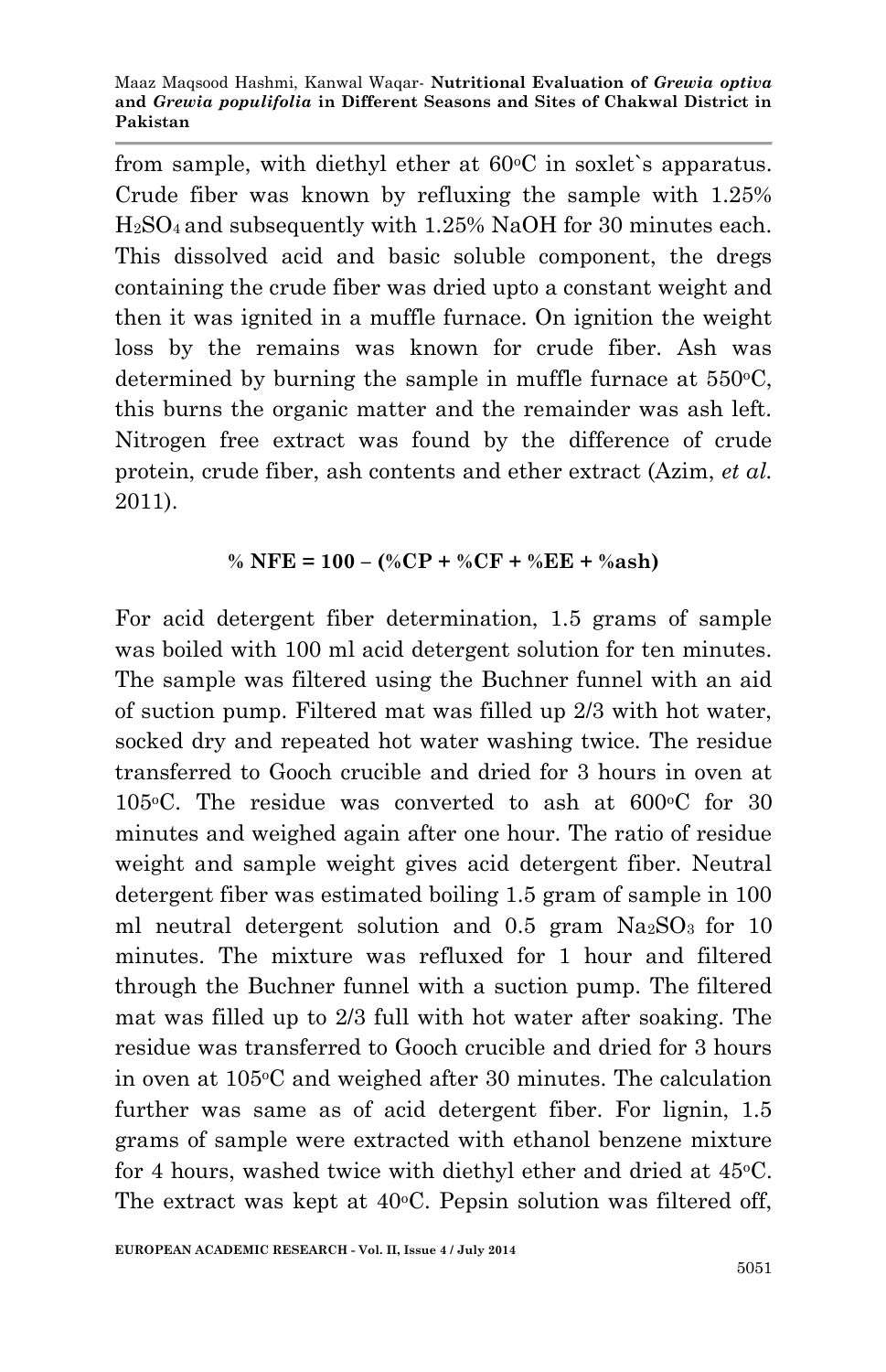washed with hot water, ethanol and then with ether.  $5\%$   $H_2SO_4$ was added to extract in 250 ml conical flask, then again washed as previously. Seventy two percent  $H_2SO_4$  was added and let stand for 2 hours. Acid solution was filtered off and washed as previously. Then the extract was refluxed for 2 hours and washed as previously. Then the remainder was dried at 105 °C for 2 hours and weighed i.e. W1. Then it was ignited at  $600\degree$ C for 30 minutes and then weighed i.e. W2. Lignin was calculated by ratio of the difference in weights. The total digestible nutrient was determined using the regression equation.

After the chemical analyses, statistical analysis was implemented using Completely Randomized Block Design (CRBD), two factor factorial design, with three replications of three seasons and locations to determine the relation between the site factors and seasonal variation. Duncan`s Multiple Range Test (DMRT) was applied at 5% significance level for the comparison of the means achieved (Douglas, 2005).

# **Results**

The study revealed that the relation between location and season was significant as the probability value of the site was recorded 0.188, which was greater than the 5%. Similarly dry matter percentage for both the species as P value is nonsignificant. The P value  $(0.0044)$  < 0.05, in case of season, shows the result is significant and seasonal variation had no effect on dry matter of both species. In case of moisture content, the seasonal difference and site factors were affected significantly as the probability value of season was 0.2332, which is higher than 5%. Similarly the species showed P (0.9924) higher, which made it non-significant to each other. Similarly, in case of crude protein, seasonal and site interaction was highly significant with site vale 0.0001 at 5% while seasonal variation showed 0.0073 at 5% that was significant. The interaction did not showed any effect on crude protein. Results showed effect in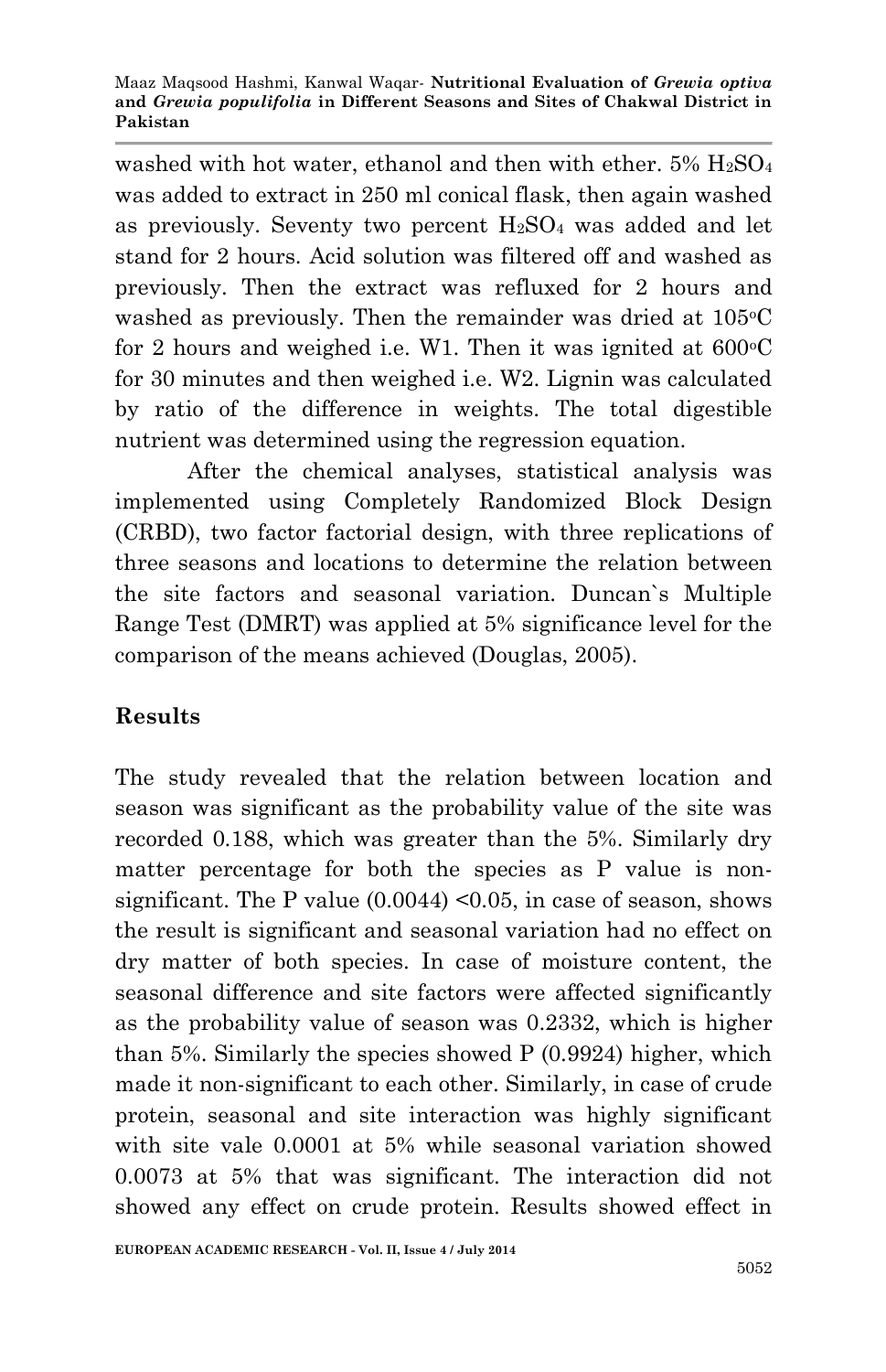#### Maaz Maqsood Hashmi, Kanwal Waqar*-* **Nutritional Evaluation of** *Grewia optiva* **and** *Grewia populifolia* **in Different Seasons and Sites of Chakwal District in Pakistan**

ash content, by site and seasonal interaction was highly significant. The range of ash content values for *Grewia optiva* ranges from 8.93 to 14.23% and *Grewia populifolia* 6.91 to 10.25% by the season and site interaction. Different seasons and sites affected the ether extract results significantly, as the site showed 0.0000 P value while season showed P 0.0060. Seasonal and site variations did not affect the values of crude fiber. At 5% level of significance, P value for site was 0.000, while season had P 0.0002. The table shows the values of different nutritive parameters for both the species. Nitrogen free extract was affected by this interaction on season and site. Site showed a P value of 0.0017 i.e. less than 0.05 and seasonal variation showed P 0.0010. This showed that interaction of both showed no effect on NFE. The cell wall parameters ADF, NDF and ADL showed variation of site and seasonal interaction. Neutral detergent fiber showed a probability for site 0.0866 and season showed P 0.4255 >0.05, this showed that NDF was affected by this interaction significantly. Acid detergent fiber was not affected by this interaction significantly. Probability values for site and season were 0.1053 and 0.2610, respectively. These values were higher than 0.05. Similarly, Acid detergent fiber also had no effect, probability value for site was0.0392 and for seasons P 0.0000. This shows that ADL had no effect on the site and seasonal variation.

# **Discussions:**

The results were similar to that of Toukhey et al. (2005) who concluded greatest values of dry matter forage during the dry season from browsed plants while the Shaer (2000) recorded the highest values in spring compared to the summer season. Significant seasonal variations were observed in the moisture content ratios between leaves and twigs of both the species in different locations. Grewia optiva showed the highest MC in winter and lowest in summer season while Grewia populifolia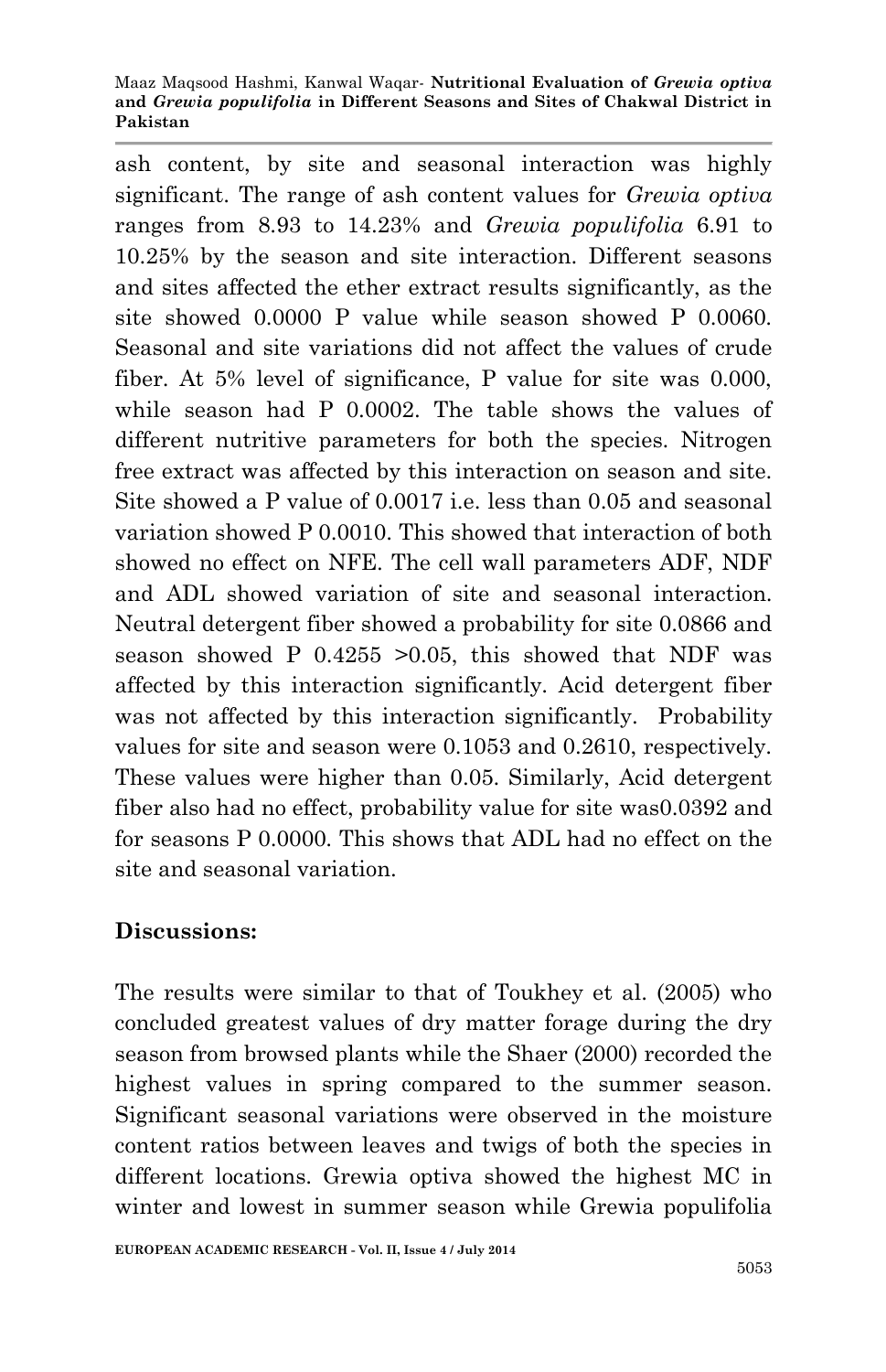showed lowest MC in winter and highest in spring season. These observations can be attributed to the high rainfall and vegetative growth of leaves. The findings were similar to that of Toukhey et al. (2005), for the MC as well. Crude protein content was higher in spring and winter, followed by the summer season, in Grewia optiva while in Grewia populifolia it was higher in both spring and summer seasons. It was due to suitable soil temperature and moisture content in spring and winter as compared to summer season. The findings are true to the findings of Kumar et al. (2003) who reported 8.9 to 25.2 % CP in different shrubs. Singh et al. (2004) assessed that the CP was greater in leaves. Similar to that, Tesfey and Tekley et al. (2004) expressed statistical significant difference in CP of all green and senesced leaves of different shrubs. The findings were also similar to that of Evitayani et al. (2006) who found CP higher in rainy season as compared to dry season. Similar to above parameters, ash content was also affected by the seasonal and site variation significantly i.e. highest in winter and lowest in spring for both species at 5 % level of significance. Findings were significant to the Papanastasis et al. (2008) who scripted the ash content values higher in winter than in dry season. Toukhey et al. (2005) observed lowest values during dry season. Ether Extract was higher in winter and summer ascribed by the rainfall and soil temperature. Kumar et al. (2003) reported higher EE during winter. Similar to that Tesfay and Tekley (2004) also observed higher EE during the wet season. Crude fiber percentage were significantly variant as described by the Evitayani et al. (2006) who scripted low CF in winter than in summer. The neutral detergent fiber showed similar variation to that of the Evitayani et al. (2006), observations showed low NDF in wet season than dry season.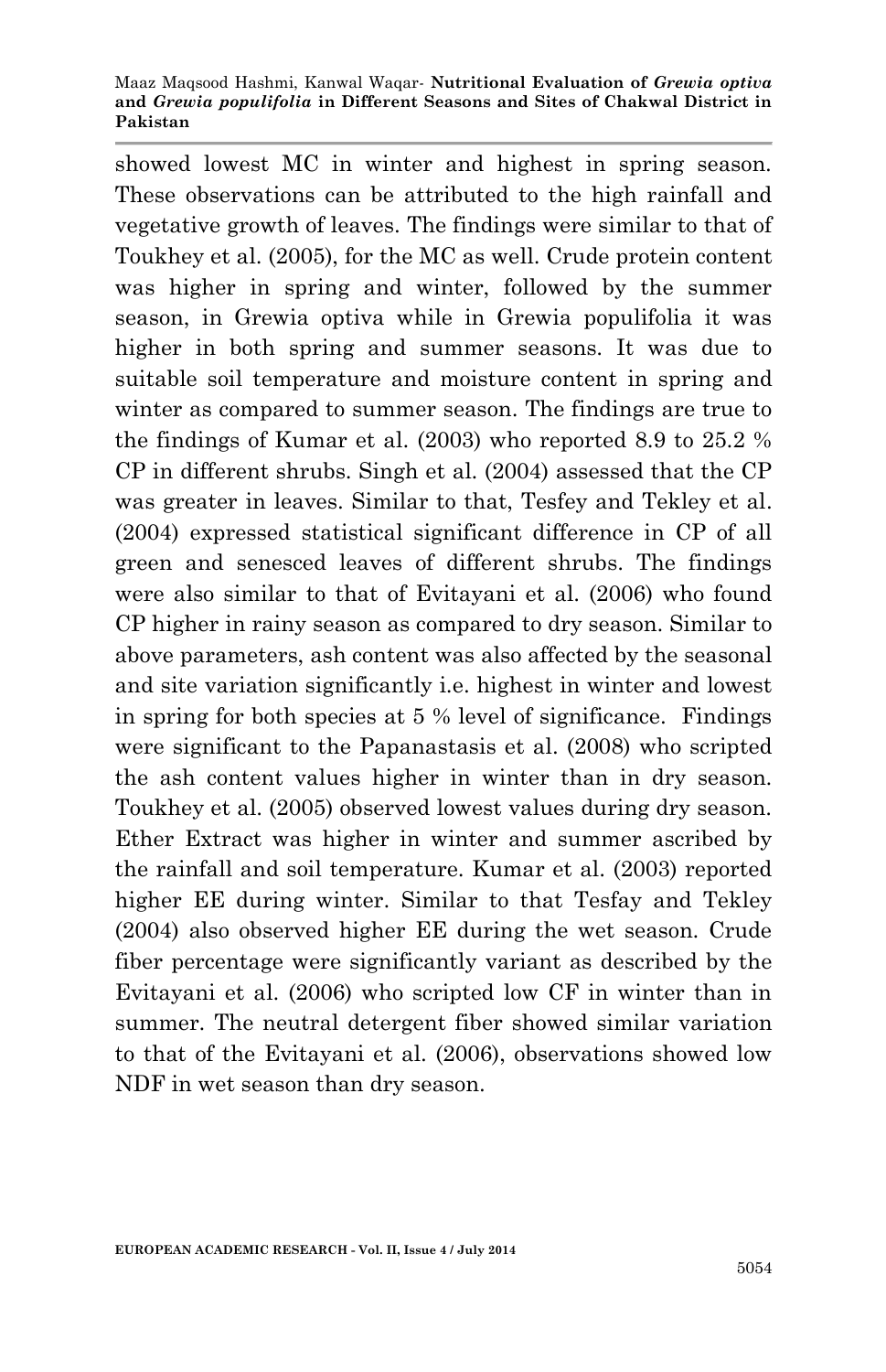### **Acknowledgement:**

The first author acknowledges the financial grant from PARC Institute of Advanced Studies in Agriculture, National Agriculture Research Centre, Islamabad, Pakistan.

## **REFERENCES:**

- Akram, M. 1987. "Animal feed resources in Pakistan." In *Proceedings of Asian Productivity Organization (APO) symposium on Animal Feed Resources*, 24-29 August 1987, Tokyo, Japan.
- A.O.A.C. 1990. *Official Methods of Analysis*. Association of the Official Analytical Chemist. Arlington, Virginia, USA.
- Crowder, L.V. 1988. "Fodder Crops Research in Pakistan." Pakistan Agricultural Research Council, Islamabad, Pakistan. Pp: i, iii, 2.
- Evitayani, K.F., and S.M. Mahmood. 1999. "Establishment of *Grewia tenax* (Forssk.) Fiori from Seeds and Stem Cuttings in the Nursery." *Arab Gulf Journal of Scientific Research* 17(1): 85-94.
- Malik, A.Y. 1988. "Feed Availability, requirements for animal and current pattern of utilization in Pakistan." In *Nonconventional feed resources and fibrous agricultural residues, strategies for expanded utilization*, edited by C. Devendra. International Development Research Centre, Indian Council of Agricultural Research, India.
- Nawaz, S., Saleem, N.A., and Khan, B.B. 1988. "Basic information on population and products of livestock in Pakistan." Punjab Agricultural Research Coordination Board, University of Agriculture, Faisalabad, Pakistan. P. 5.
- Papanastasis, V.P., M.D. Yiakoulaki, M. Decandia and Dini, O. 2008. "Integrating woody species into livestock feeding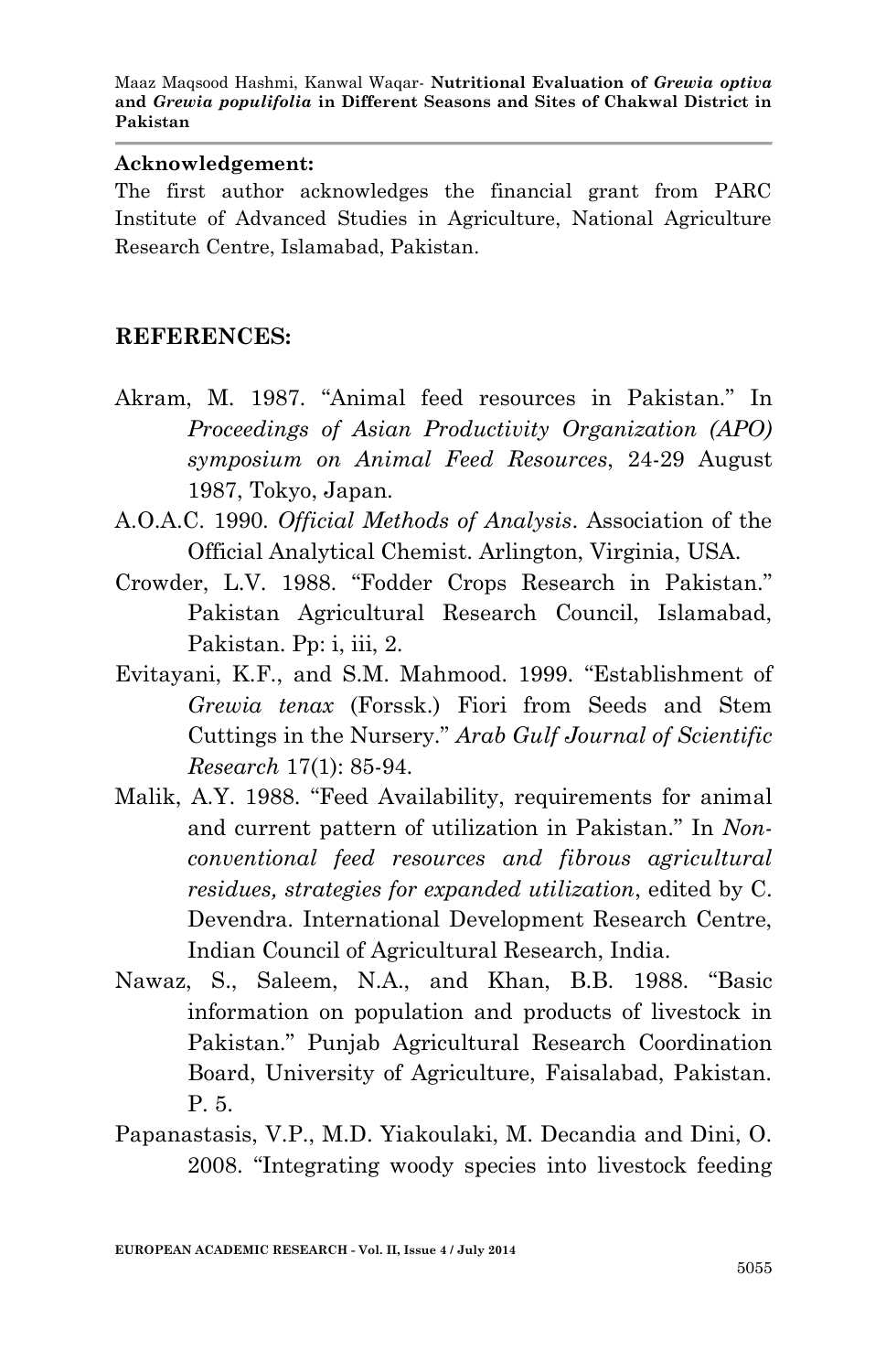in the Mediterranean areas of Europe." *Animal Feed Sci. and Technology* 140(1/2): 1-17.

- Singh, R., B. Misri, and S. Radotra. 2004. "Chemical composition of some fodder tree leaves used for animal feeding in Chamba District of Himachal Pradesh." *Range Management and Agroforestry* 25(2): 177-179.
- Sunil, K., J.P. Singh, B.K. Bhadoria and J.N. Gupta. 2003. "Evaluation of some indigenous fodder Shrubs in semiarid region of Bundelkhand." *Range Management and Agroforestry* 24(2): 114-117.
- Tesfy and Teklay. 2004. "Seasonal Dynamics in the concentration of macronutrients and organic constituents in green and senesced leaved of three agroforestry species in southern Ethiopia." *Plant and Soil* 267(1/2): 297-307.
- Toukhy, E., S.A. and K.M. Ahmed. 2005. "Response of Halophyte fodder shrubs to cutting intervals and organic manure applications." *Egyptian J. of Agronomy* 27(2): 71-80.
- Van Soest, P.J, J.B. Robertson and B.A. Lewis. 1991. "Methods for dietary fiber, neutral detergent fiber in relation to animal nutrition." *J. Diary Sci*. 74: 3583-3597